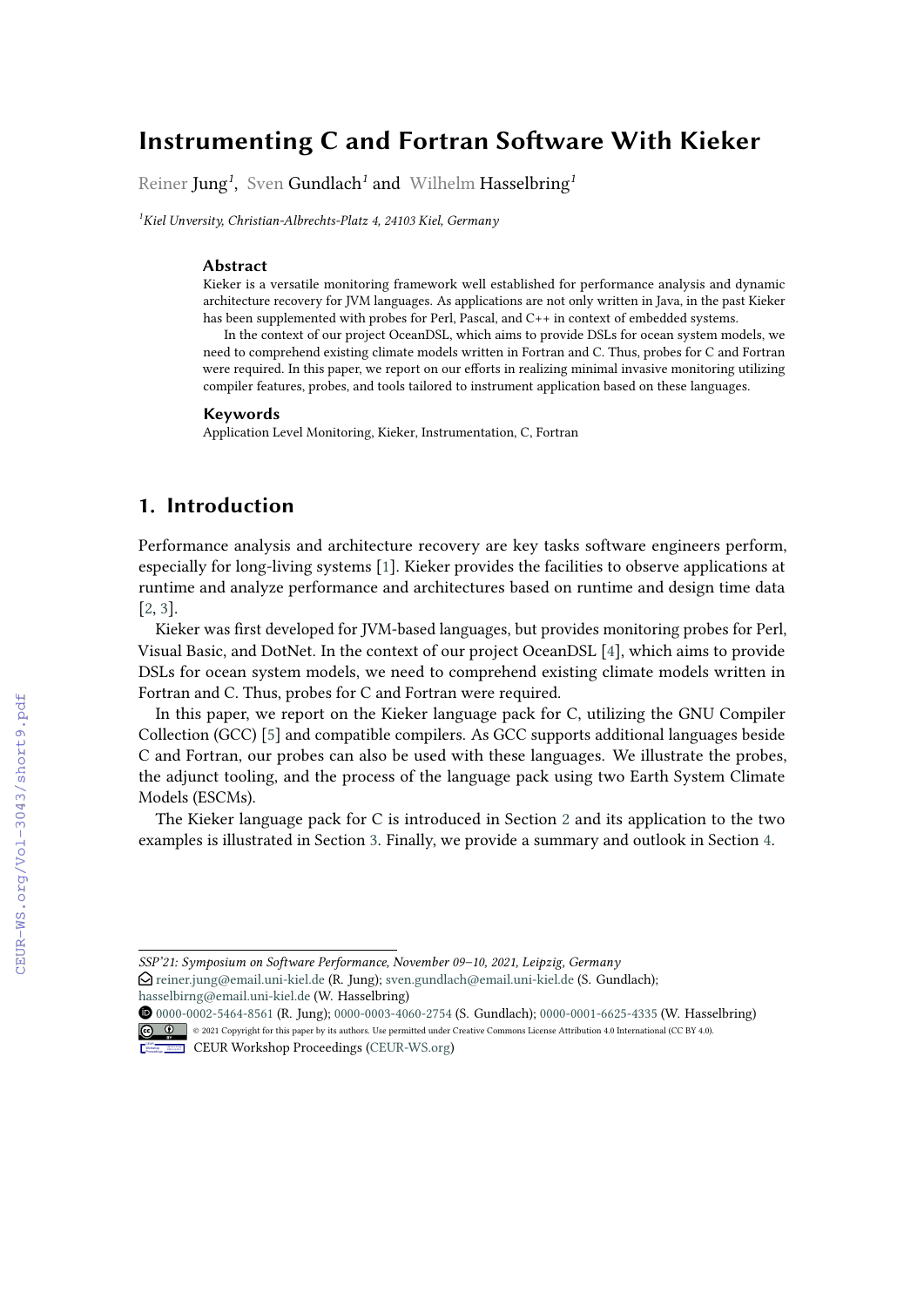### **2. Instrumentation**

The overall Kieker architecture comprises of a monitoring component which is embedded with a weaving technique into an application, an analysis component located outside the application, and a set of shared data structures for monitoring events. The communication between both is realized via files, TCP and a variety of other means of transport and storage.

To support C and other object file languages, we only extend the monitoring side while we reuse the analyses provided by Kieker and Kieker-based projects. Furthermore the Kieker language pack for C [\[6\]](#page-5-0) supports only binary logging via TCP which allows offsite logging and has the least impact on the analyzed application. In the following, we introduce all the necessary building blocks to monitor such programs.

**Configuration** Similar to its Java cousin, the C variant of Kieker monitoring uses a configuration file to set parameters. The configuration file can be placed anywhere in the file system. To inform Kieker where the file can be found, a KIEKER\_CONFIG environment variable must be set. In case the variable is not set, Kieker will work with built-in defaults.

**Event Types** Kieker uses a language independent notation for its event types called Instrumentation Record Language (IRL) [\[7\]](#page-5-1). With the IRL generator, we can generate event types for various languages like C or Fortran. The generator produces structs and typedefs for all Kieker events alongside serializer functions that produce binary serializations using big-endian encoding also known as network byte order.

Kieker's default binary protocol uses string tables or string registries to avoid redundantly transferred string values. Each unique string is given an ID and sent once following the Kieker format specification for binary data. In the serialized event, the string is then represented by its ID and the string is sent ahead of the event by the monitoring controller.

**Monitoring** The monitoring component handles strings, timestamps, trace metadata, and writing the data via TCP. While in Java the number of event types can be resolved at runtime, in C this is done at compile time. Thus, event types have to be registered upfront. Therefore, three default flow events are currently supported, i.e., TraceMetadata, BeforeOperationEvent and AfterOperationEvent. All events can be overwritten with a event type mapping file.

In the current implementation, logging is supported via TCP. While other options can be added, in all our use cases it is beneficial to be able to collect and process the monitoring data in a separate process, preferably on a separate machine to reduce interference. The TCP writer can be configured with two parameters, for the destination host and port where a collector or analysis tool is listening. The defaults for both values are localhost and port 5678.

**Probes** The Kieker language pack for C provides probes for manual instrumentation, i.e., modifying the code, and probes to be woven in by compilers utilizing the GCC instrumentation facility. The latter declares two functions for the entry and exit points of a function, respectively.

The manual probe functions have two parameters: class signature and operation signature. As C does not have classes, the class signature contains the name of the file where the function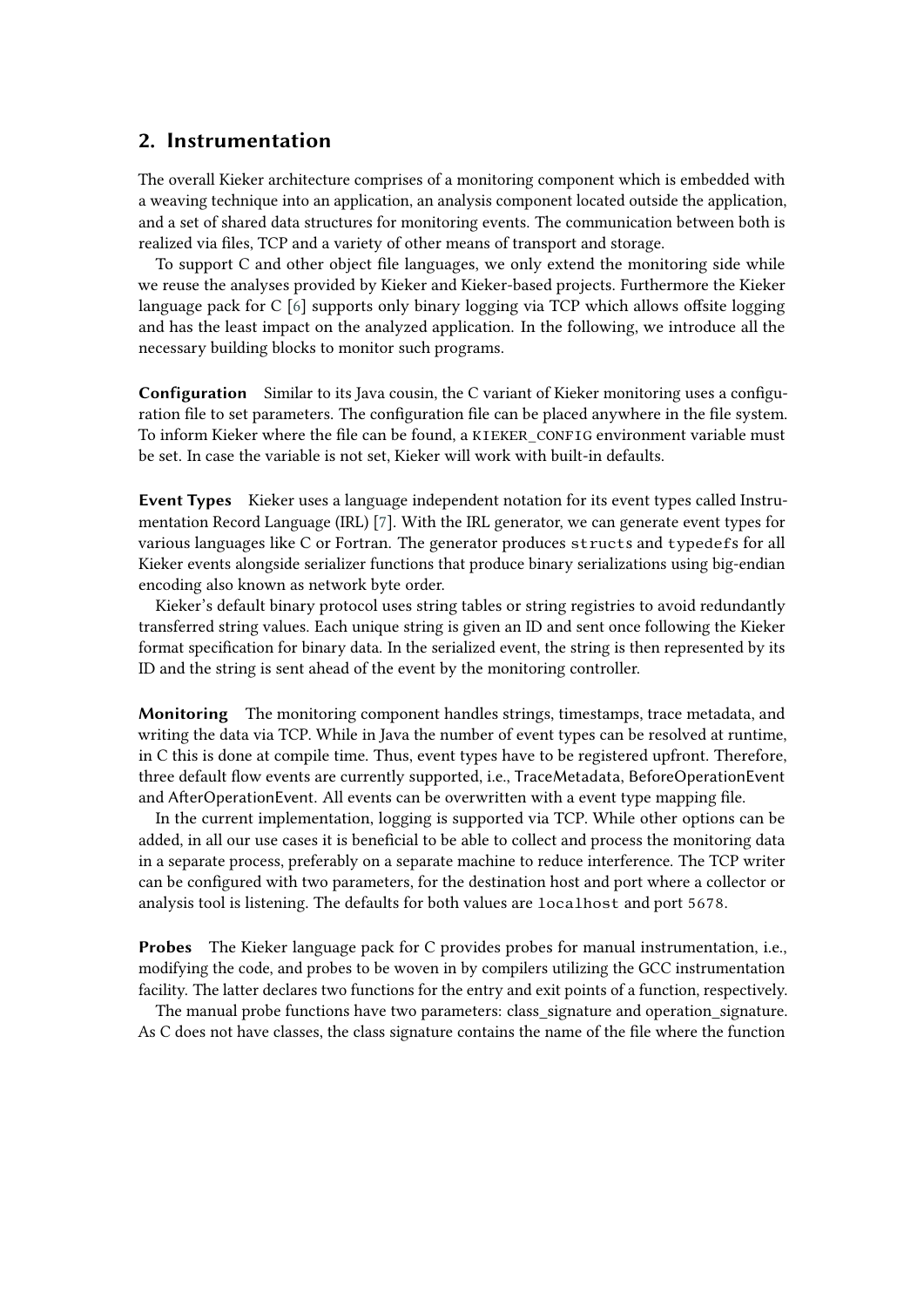is defined in. Further we use the name class signature to conform to the Java induced naming scheme. Therefore the operation signature contains the function signature or a pointer.

The GCC based probes reuse the manual probes. However, the GCC instrumentation interface does not provide names for files and operations. While this data can be linked to an executable, they are not available at runtime. Instead, the caller and callee are represented by a memory address. Thus, we use the address as operation signature and use a placeholder as class signature.

**Weaving** The probes are injected with the instrumentation feature of the GCC [\[5\]](#page-5-2) and the Intel Fortran compiler [\[8\]](#page-5-3). This is activated via the compiler (option -finstrument-functions) and weaves two calls into each function that are invoked when a function is entered or left, respectively (cf. Listing [1\)](#page-2-0). We had used AspectC++ in the past, but it is only able to process C and  $C++code$  [\[9\]](#page-5-4).

Listing 1: GCC instrumentation function names [\[10\]](#page-5-5)

```
void cyg profile func enter (void * this fn,
  void ∗ c all_site) __attribute__((no_instrument_function));
void __cyg_profile_func_exit (void ∗this_fn,
  void ∗ c all_site) __attribute__((no_instrument_function));
```
The weaving should work with any compiler optimization settings. However, we suggest to avoid inlining functions. Also to resolve function names after data collection, debugging information must be added by the compiler (option -g). To collect monitoring data and store it in log files, Kieker provides a collector that listens on a TCP port (default 5678) for monitoring data and stores the data in Kieker log files supporting all logging features, including compression.

Further, in case the collector is too slow and blocking the monitored application, monitoring data can also be collected with netcat and then replayed to the collector afterwards.

**Post-Processing** Post processing is required when the GCC instrumentation function has been used, as the log only contains function pointers. Thus, we developed a log rewrite tool that resolves function and file names in the Kieker log utilizing the addr2line tool and the binary program file containing debugging symbols. The tool can be found in OceanDSL tool project.<sup>[1](#page-2-1)</sup>

# **3. Application to Climate Models**

We applied the language support to two existing earth system climate models, i.e., MITgcm [\[11\]](#page-5-6) and UVic [\[12\]](#page-5-7). To instrument them with Kieker, we used an instrumentation feature respectively a compiler option -finstrument-functions. The illustration of the required setup with a short introduction is as follows.

**MITgcm** is a fairly modular general circulation model from the Massachusetts Institute of Technology. It is used to simulate the atmosphere and the ocean. It is configured and

<span id="page-2-1"></span><sup>1</sup>OceanDSL tool[shttps://git.se.informatik.uni-kiel.de/oceandsl/oceandsl-java-tools](https://git.se.informatik.uni-kiel.de/oceandsl/oceandsl-java-tools)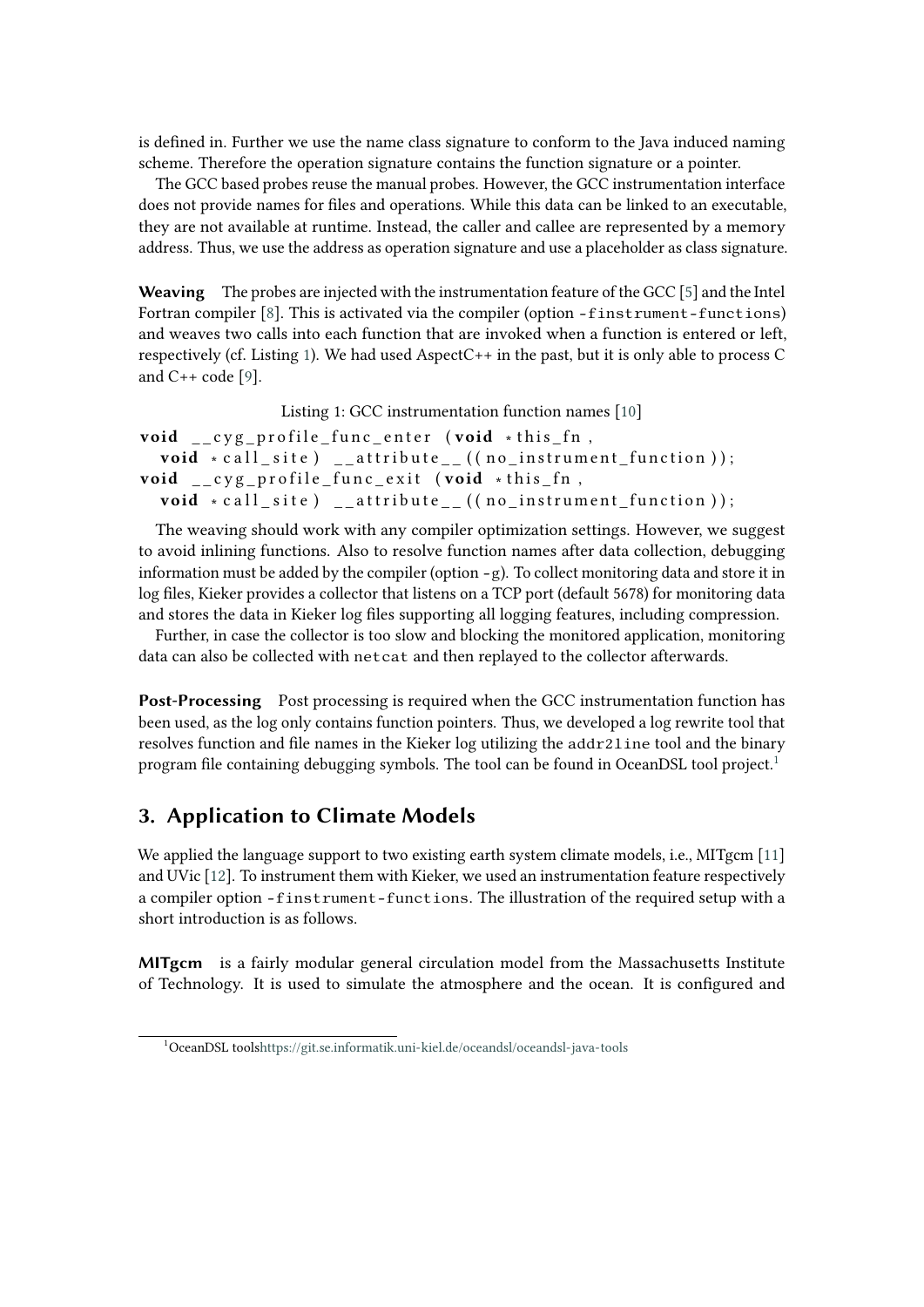parameterized via a large set of small configuration and parameterization files which allow to setup different experiments. These can be seen as different variants of the model.

MITgcm compiles with GCC and provides a set of configuration files for different architectures and compilers. The setup required only to modify the existing setup files by extending linux\_amd64\_gfortran and deactivating the optimization by setting the compiler flags for C and Fortran and lastly to extend the library path (cf. Listing [2\)](#page-3-0).

Listing 2: MITgcm configuration

```
FOPTIM = "F90OPTIM = "FFLAGS="$FFLAGS - finstrument - functions -g"
CFLAGS="$CFLAGS -finstrument-functions -g"
LIBS = "$LIBS - L / usr / lib / x86_64 - linux - gnu \ \ \ \ \ \ \ −L / k i e k e r −lang −pack −c / l i b k i e k e r / . l i b s − l k i e k e r − l d l "
```
**UVic** The second earth system climate model UVic is from the University of Victoria. In contrast to MITgcm it is a monolithic applications which is configured and parameterized with two files able to toggle features and other settings. These feature toggles also allow to create different variants. However, each toggle affects various locations within the code base. Figure [1](#page-3-1) shows an architecture recreation of UVic based on dynamic and static analysis with Kieker. The compilation and linking configuration is mingled with many other settings in the mk.in file. For the setup we had to extend the library path and set the correct parameters for the compiler as shown in Listing [3.](#page-4-0)



<span id="page-3-1"></span>**Figure 1:** The module structure of the UVic setup. White boxes indicate the modules based on static and dynamic data. Green and blue boxes are derived solely from dynamic or static data, respectively.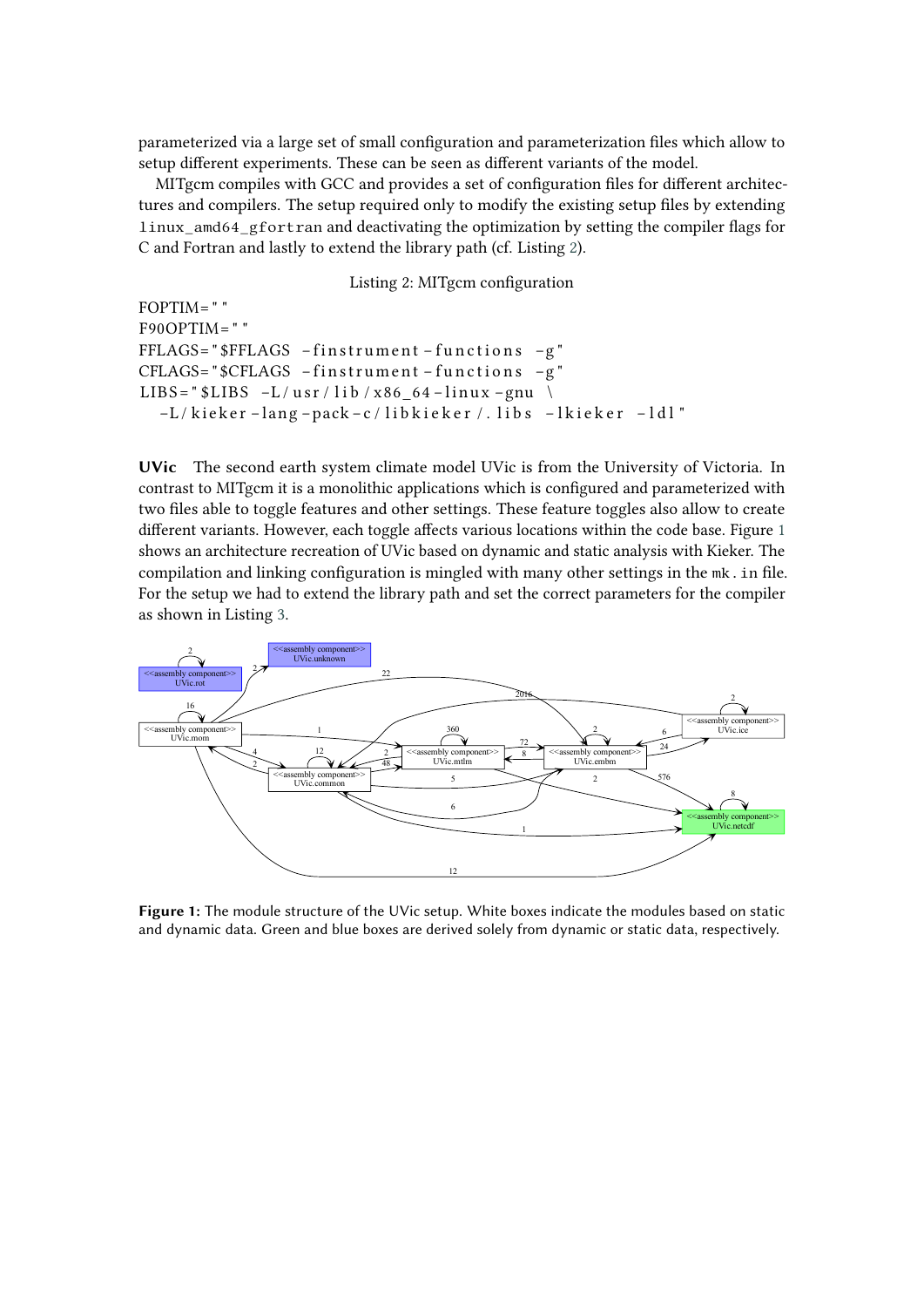```
Listing 3: UVic configuration
Libraries = -lnetcdf -lnetcdff -L/\text{usr}/lib/x86 64 - linux -gnu \setminus−L / k i e k e r −lang −pack −c / l i b k i e k e r / . l i b s − l k i e k e r
Compiler_F = if ort -r8 - g -finstrument -functions -O0 \
  −warn n o u n c a l l e d −c
Compiler f = ifort -r8 -g -f instrument - functions -O0−warn nouncalled −c
Linker = if ort -r8 -g -finstrument -functions -00 \
  −warn n o u n c a l l e d −o
```
As both examples show, the integration is fairly simple and can easily be introduced into build environments.

# **4. Conclusions**

We present our Kieker language pack for C which can also be used with other programming languages that are supported by GCC and compatible compilers. The language pack provides an implementation of all Kieker event data types and probes for manual and compile time instrumentation using the compiler instrumentation facilities. We demonstrated the application of these probes with the GNU Compiler Collection and the Intel Fortran Compiler, applied to two existing earth system climate models. Furthermore, we discussed necessary tooling to collect and post process the monitoring data.

For future work, we will extend the set of probes to be able to log instances and add support for AspectC++ as an alternative instrumentation technique. The current implementation does not support adaptive monitoring which we will add in the future utilizing the Kieker Probe Controller. Furthermore, we will contribute the essential tooling from OceanDSL to Kieker.

The Kieker language pack for C shows that it is simple to provide monitoring for other programming languages and technologies with Kieker. The C implementation shows that large software systems in C and Fortran can be dynamically analyzed with little effort for the developer, as the weaving can be controlled with a few compiler options.

# **Acknowledgments**

Funded by the Deutsche Forschungsgemeinschaft (DFG – German Research Foundation), grant no. HA 2038/8-1 – 425916241.

## **References**

- [1] U. Goltz, R. Reussner, M. Goedicke, W. Hasselbring, L. Märtin, B. Vogel-Heuser, Design for future: managed software evolution, Computer Science – Research and Development 30 (2015) 321–331. doi:[10.1007/s00450-014-0273-9](http://dx.doi.org/10.1007/s00450-014-0273-9).
- [2] W. Hasselbring, A. van Hoorn, Kieker: A monitoring framework for software engineering research, Software Impacts 5 (2020). doi:[10.1016/j.simpa.2020.100019](http://dx.doi.org/10.1016/j.simpa.2020.100019).